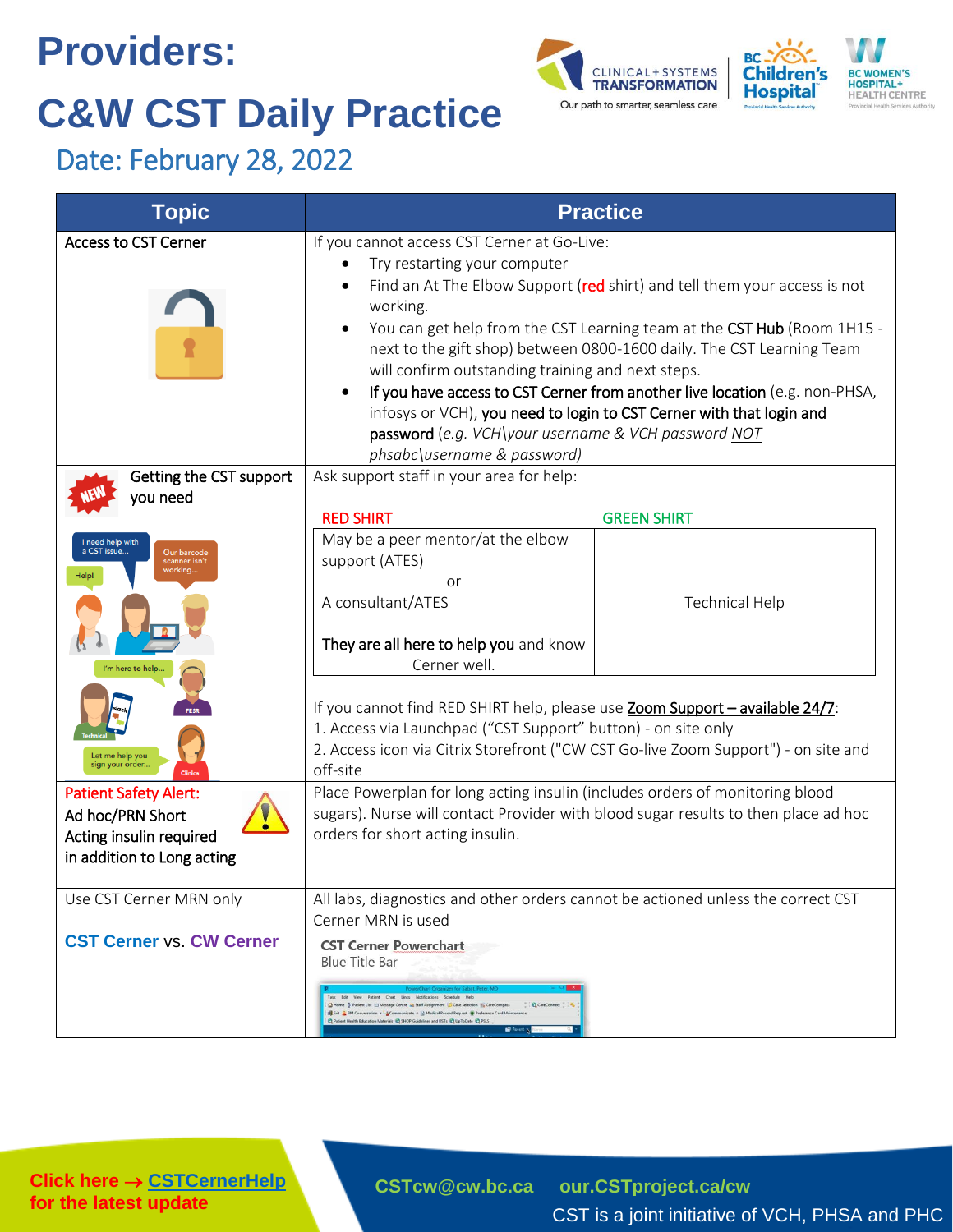#### **Providers:**

## **C&W CST Daily Practice**





| <b>Topic</b>                                                                                                                                    | <b>Practice</b>                                                                                                                                                                                                                                                                                                                                                                                                                                                                                                                                                                                                                                                                                                                                                                                                                                                                                                                                                                                                                                                                                                                                                                                         |  |
|-------------------------------------------------------------------------------------------------------------------------------------------------|---------------------------------------------------------------------------------------------------------------------------------------------------------------------------------------------------------------------------------------------------------------------------------------------------------------------------------------------------------------------------------------------------------------------------------------------------------------------------------------------------------------------------------------------------------------------------------------------------------------------------------------------------------------------------------------------------------------------------------------------------------------------------------------------------------------------------------------------------------------------------------------------------------------------------------------------------------------------------------------------------------------------------------------------------------------------------------------------------------------------------------------------------------------------------------------------------------|--|
| <b>New CST Powerchart</b><br>Legacy CW Powerchart<br>erprise Apps <b>C</b> CST Power Chart <b>C</b> CW Power Char<br><b>Right System, Right</b> | <b>CW Cerner Powerchart</b><br>Purple Title Bar<br>MAdrid Count -Commistate . J Medical Record Request @ Expli<br>CST Cerner Help: Find the Right Patient and Right Encounter                                                                                                                                                                                                                                                                                                                                                                                                                                                                                                                                                                                                                                                                                                                                                                                                                                                                                                                                                                                                                           |  |
| <b>Encounter!</b><br><b>Provider Contact</b><br>Information                                                                                     | All providers need to ensure that their primary contact information with the<br>$\bullet$<br>CPSBC is what they want printed on prescriptions generated by CST Cerner.<br>Update your contact (College Address field) information directly with the<br>$\bullet$<br>College of Physicians and Surgeons.                                                                                                                                                                                                                                                                                                                                                                                                                                                                                                                                                                                                                                                                                                                                                                                                                                                                                                 |  |
| Set default printer / Add<br>a favourite printer                                                                                                | The data is directly interfaced into CST Cerner.<br>Set Default Printer from the Patient's Chart<br>Set Favourite Printers when Reprinting Documents and/or Labels                                                                                                                                                                                                                                                                                                                                                                                                                                                                                                                                                                                                                                                                                                                                                                                                                                                                                                                                                                                                                                      |  |
| Printing from<br>Powerchart using<br><b>Medical Record</b><br>Request - Use<br>Appropriate<br>Encounter                                         | When printing portions of the patient record use Medical Record Request (MRR)<br>and ensure you are using the RIGHT Encounter:<br>Edit View Patient Chart Links Documentation Help<br>aa Multi-Patient Task List ☆ Patient List as Staff Assignment ## CST Cerner Help       ● CareConnect ● PHSA PACS ● VCH and PHC<br>Tear Off Male Exit & PM Conversation v a) Medical Record Request 3 v + Documents 2 Discern Reporting Portal a Schedu<br>Ensure you have the correct encounter<br>for the patient.<br>Relation Health Education Materials & SHOP Guidelines and DSTs & UpToDate<br><b>HIM-PATIENTONE, CORY</b><br><b>HIM-PATIENTONE, CORY</b><br>DOB:30-Aug-197<br>Age:41 years<br><b>Diseas</b><br><b>Allergies: penicillin</b><br>Dosina Wt:75 kg, 75 kg, 75 kg, 75 l<br>Tips:<br>Nothing can be printed via MRR from a Historical Encounter.<br>1.<br>If on an Inpatient, Recurring or Outpatient Encounter, results with 'external<br>encounter' prefix cannot print.<br>3. If on an 'External Results encounter, only those templates showing<br>'External Encounter' in the prefix will be able to print.<br>See CST Cerner Help: Print or FaxUsing Medical Record Request (MRR) and Print |  |
| <b>Newborn Admission</b><br>PowerPlan                                                                                                           | or Fax a single Document Using MRR<br>品<br>Use Newborn Admission PowerPlan<br>Ordering the Newborn Screening and Bilirubin via the Newborn Admission<br>PowerPlan ensures that the labs are drawn together. This also ensures that these<br>default to the appropriate collection details ("Collected, No; Unit Collect, No").                                                                                                                                                                                                                                                                                                                                                                                                                                                                                                                                                                                                                                                                                                                                                                                                                                                                          |  |

**Click here → [CSTCernerHelp](http://cstcernerhelp.healthcarebc.ca/#t%3DWhats_New%2FWhat_s_New.htm=&t=CST_Cerner_Help.htm) for the latest update**

**[CSTcw@cw.bc.ca](mailto:CSTcw@cw.bc.ca) [our.CSTproject.ca/cw](https://transformationcentral.vch.ca/cw)** CST is a joint initiative of VCH, PHSA and PHC